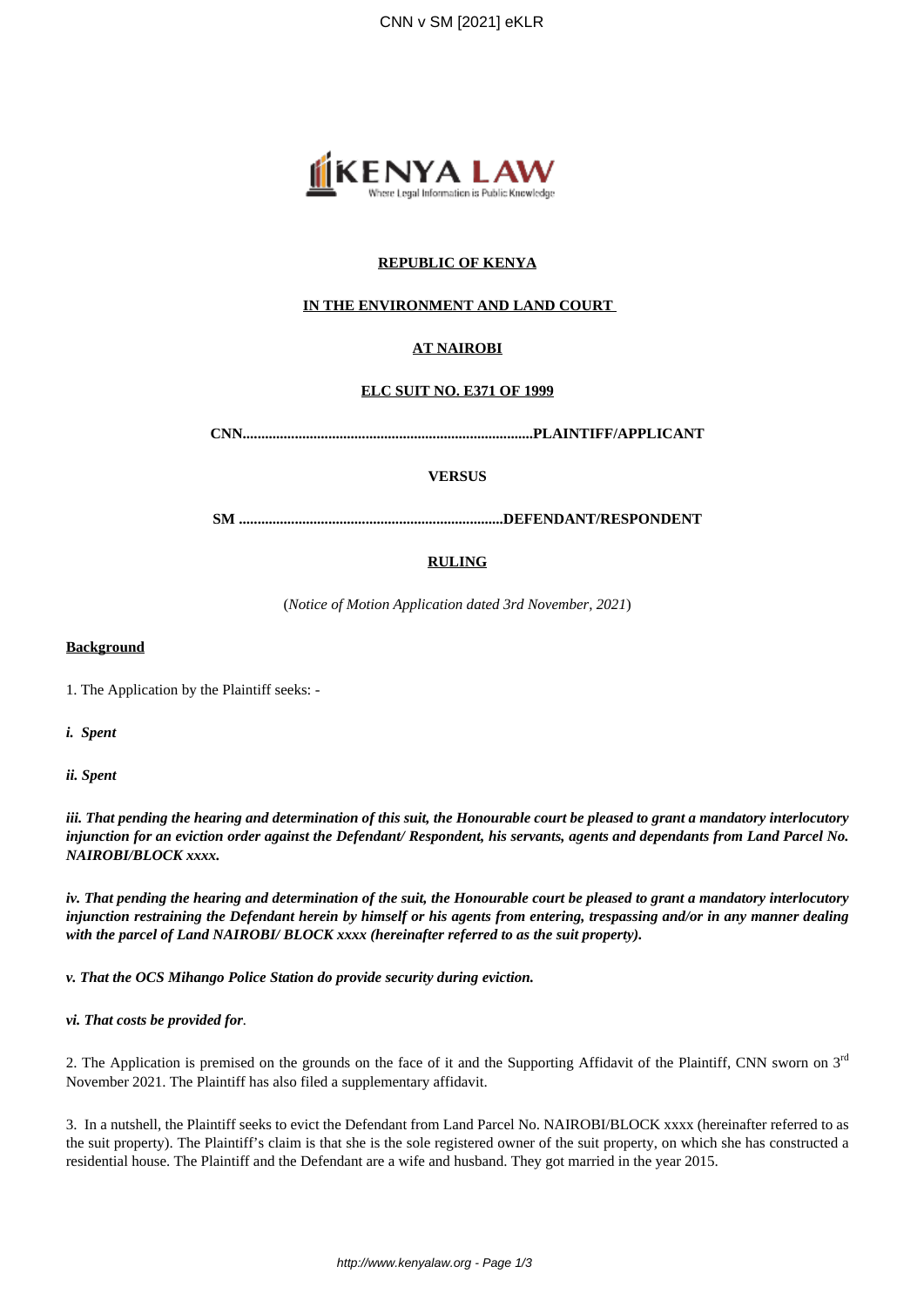# CNN v SM [2021] eKLR

4. The Plaintiff alleges that the Defendant entered into the suit property sometimes in the year 2017 without her explicit consent when she was out of the country. She has since requested the Defendant to vacate her house on numerous occasions but he has adamantly refused to vacate necessitating her to file this case. The Plaintiff avers that the Defendant has been abusive to her not only physically but also psychologically.

5. The Defendant/ Respondent on his part opposes the application by the Plaintiff by way of a replying affidavit and grounds of opposition both filed on the 6<sup>th</sup> December 2021. The Defendant/ Respondent in his response states that the suit property is the matrimonial property of the Plaintiff and himself. He alleges that he jointly put up the house with the Plaintiff. He claims that he not only financed but also supervised its construction when the Plaintiff was outside the country. That he has even been living in the suit property with their daughter, until April, 2021 when the Plaintiff secretly took the child away. Consequently, there is a case pending before the Children's Court in Nairobi over the custody of that child.

6. The Defendant vehemently opposes the Plaintiff's application citing Section 12 of the Matrimonial Property Act, 2013 which prohibits one spouse from evicting the other from a matrimonial home.

7. The Defendant further avers that he has already filed a suit at the Family court in Nairobi, being, Nairobi HCCFOS/E088/2021 (**Seme Mochoge –vs- Caroline Nyangige Nyanchoka),** seeking for a declaration of rights over the matrimonial home, the subject matter of this case in accordance with the provisions of the Matrimonial Property Act, 2013.

8. The Defendant prays for the dismissal of the Plaintiff's application. He believes that the dispute falls within the jurisdiction of the Family Court and not this Court.

9. The Plaintiff in her Supplementary Affidavit denies the allegations by the Defendant. She is categorical that the suit property in dispute herein is not matrimonial property. She further acknowledges that she was served with summons to enter appearance and other Court documents in relation to the suit filed before the Family Court, HCCFOS/ E088/ 2021 on the 7th December, 2021. This was 12 days after this court had issued directions in regard to the hearing of the Application by the Plaintiff in this case. She terms the Defendant's action of filing the case before the Family Division of the High Court as an abuse of the process of Court.

# *WHETHER THE COURT HAS THE JURISDICTION TO HEAR AND DETERMINE THIS MATTER*

10. The pleadings filed by the parties in this case, which I have discussed above raise the fundamental issue of jurisdiction; whether this court has the jurisdiction to hear and determine the application filed by the Plaintiff and the main case against the Defendant. This is an issue that the Court must consider before anything else.

11. The parties in this case have already filed their submissions as directed by the Court. The issue as to whether the suit property comprises matrimonial property has been identified by both parties as an issue for determination.

12. The Plaintiff submits that the suit property cannot be matrimonial property since she bought and developed it before she got married to the Defendant. The Defendant on the other hand in his replying affidavit depones that he jointly bought and developed the said suit property with the Plaintiff. It is his submission therefore that the suit property is matrimonial property. That is the reason why he has gone ahead to file the case before the Family Division of the High Court in accordance with the provisions of the Matrimonial Property Act, 2013.

13. Justice M.A. Odeny while considering a similar matter in **Kobilo Chepkok –vs- Francis Chepkok Tuewei (2018) eKLR**, observed that proceeding with the matter before her would have required her to look into the contributions of each spouse during the marriage and apportion shares accordingly. That, she stated, would be tantamount to determining distribution of matrimonial property in a marriage which had not been dissolved. Her conclusion was that, "*the distribution of matrimonial property is best handled in the Family Division of the High Court*."

14. This court now finds itself in a similar situation. The parties before the court are a wife and husband. Their marriage has not been dissolved. Whereas one party alleges that the property in dispute is matrimonial property, the other party insists that it is not.

15. This Court agrees with the sentiments of Justice Odeny that the issues before this Court are issues that would best be handled by the Family Division of the High Court. The jurisdiction on division and or declaration of rights over matrimonial properties is with